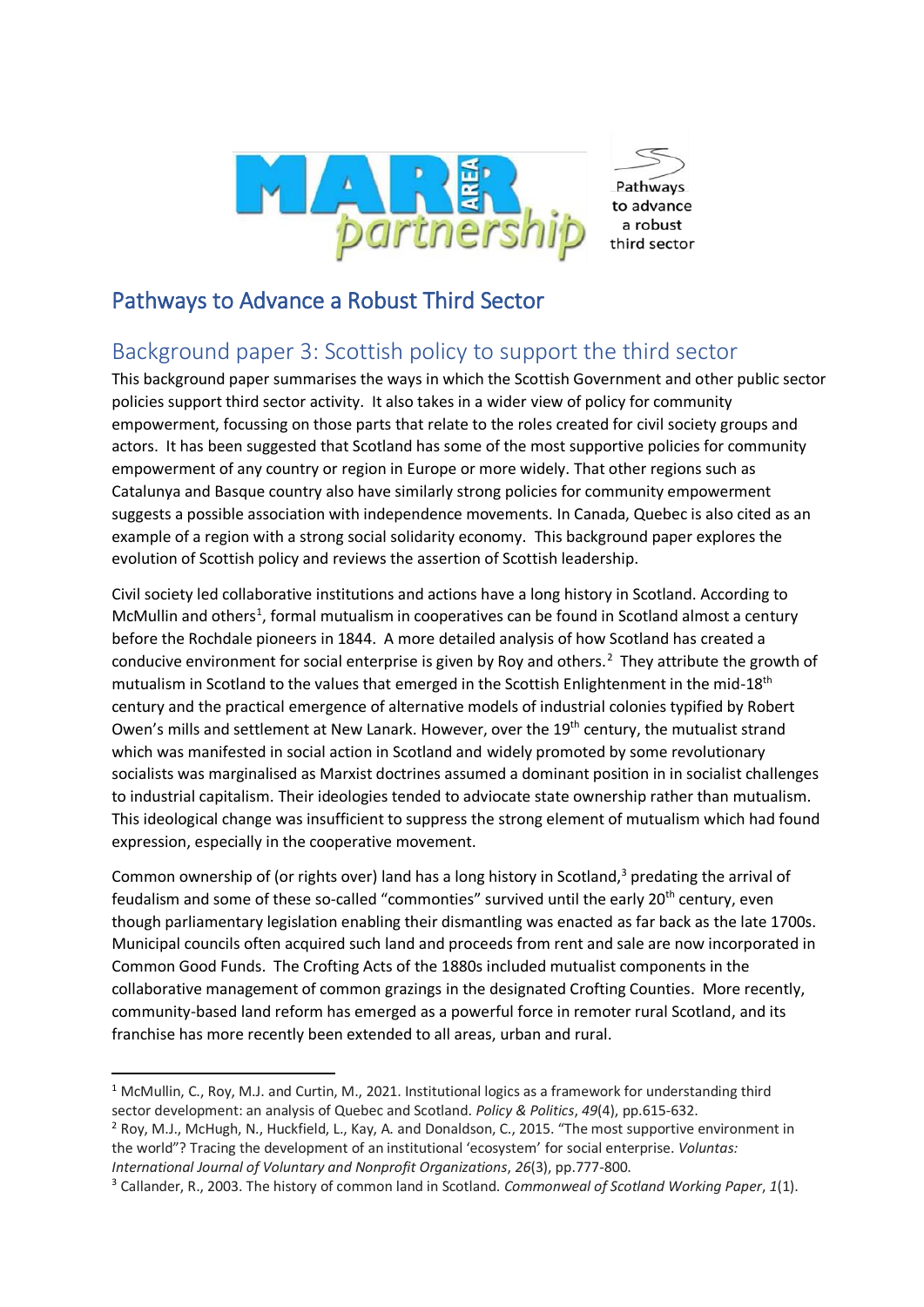Some would argue that Scotland has more deeply embedded support for community-based action than other parts of the UK. Devolution gave further impetus to this<sup>4</sup>, although it has already been embraced to a degree in the neo-communitarianism of New Labour's Third Way approach, the ideas for which were largely borrowed from Etzioni's work on community in the US. The devolved Scottish Government continued this trend and passed the Land Reform Act in 2003 which formalised community buy outs and created further supportive institutions. This act was an ex post endorsement of a powerful social movement which had been advocating land reform since the early 1990s and which had already resulted in several community buy outs. Subsequent Scottish Governments have deepened the communitarian element of public policy in a further Land Reform Act, in Community Empowerment Acts and in the creation of a range of arm's length institutions supporting the third sector. These include sector-specific bodies such as Local Energy Scotland, Home Energy Scotland, Keep Scotland Beautiful, the Development Trusts Association for Scotland (DTAS) and Community Land Scotland and the Third Sector Interface (TSI) bodies which operate as conduits for Scottish funding and advice at council area level. The policy of devolving part of public sector budgets to third sector entities has also been pursued to a limited degree by councils. The area partnerships in all of the administrative subdivisions of Aberdeenshire were set up by the council which has been their principal funding source, although recent budgetary cuts mean they now need to look elsewhere for part of their funding. There are also emerging signs of funding being managed and distributed by the Third Sector Interface bodies such as the Communities Mental Health and Wellbeing Fund during the Covid pandemic. DTAS and other arm's length third sector bodies have also managed a number of funds for the Scottish Government.

There are several spatial scales of operation of third sector bodies. Some are national, such as the major charitable foundations and the parent bodies such as DTAS and SCVO. Some operate at council level such as the Third Sector Interface (TSI) bodies and below them at community level are a myriad of local groups representing the wide field of activities described in Background Paper 1. Some of these third sector bodies are related to sport and recreation at local, regional or national level in a very focussed way. Others, like development trusts, can act as anchor organisations for place-based community development across a very broad range of activities.

The role of the third sector is framed by the way in which public services are delivered by the state at Scottish and local government level. This policy shapes the scope for the third sector to be a possible provider of public services. The Christie Commission reported on the future delivery of public services in 2011 noting in its that "the public service system is often fragmented, complex and opaque, hampering the joint working between organisations which we consider to be essential. As a whole, the system can be 'top down' and unresponsive to the needs of individuals and communities. It lacks accountability and is often characterised by a short-termism that makes it difficult to prioritise preventative approaches." The Commission's report makes numerous references to the potential deepening of the role for the third sector in public service delivery. Ten years on from Christie, a major conference reported that "there is significant potential in focussing action and empowering decision making at the local level, which requires public agencies at the 'centre' (whether that be Scottish Government or other public bodies) to relinquish power."<sup>5</sup>

In her inaugural speech setting out her Programme for Government, First Minister Nicola Sturgeon asserted that "we need to find new ways of harnessing that democratic energy – not just in the great constitutional questions of our time, but also in the day to day decisions made by and for our

<sup>4</sup> Fyfe, N., Timbrell, H. and Smith, F.M., 2006. The third sector in a devolved Scotland: From policy to evidence. *Critical Social Policy*, *26*(3), pp.630-641.

<sup>5</sup> [The Christie Commission 10 years on: Reflections on progress and areas for action -](https://policyscotland.gla.ac.uk/the-christie-commission-10-years-reflections-on-progress/) Policy Scotland (gla.ac.uk)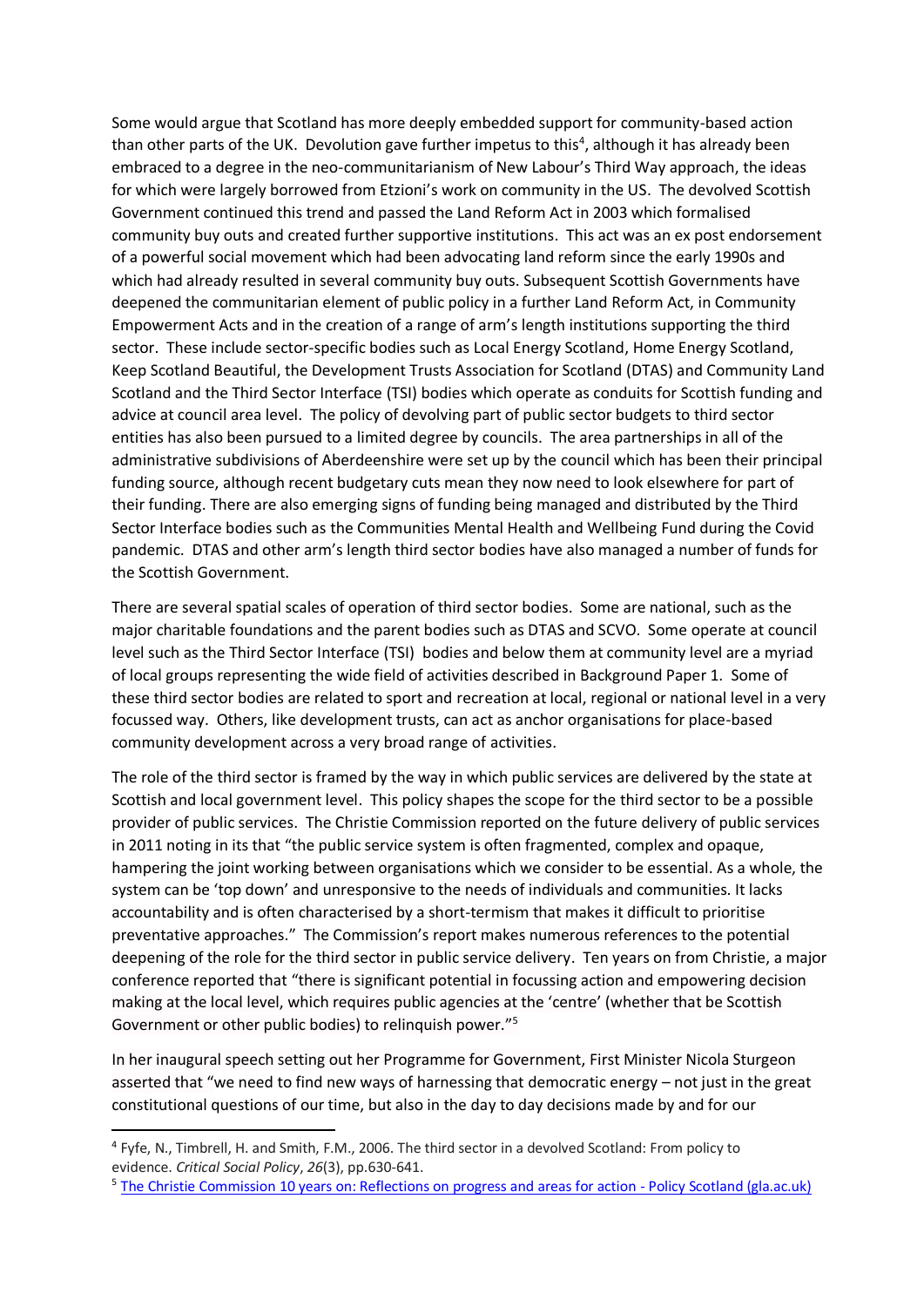communities… But fostering a sense of participation is about more than consulting – it's also about handing decision-making powers back to communities. I want to ensure that more of the money we spend is directed by communities themselves - by the individuals and organisations who know best how to harness the energy of local people." This builds on the observations made by the Christie Commission and challenges councils to engage more effectively with communities and this, in essence, requires much closer engagement with the third sector and civil society. This desire for greater engagement by the Scottish Government has taken place at a time when councils have experienced long periods of austerity, which have led to service cuts and, perhaps because of limited resources, a reluctance to engage with emerging pressures for more participatory governance.

Across significant areas of Scottish policy from community land ownership to self-directed care to community planning there is a so-called "golden thread" of community empowerment legislation which to different degrees in different sectors has enabled the growth of the third sector's capacity, ownership and delivery of services. Some of these radical policies of community empowerment have bumped into formidable obstacles and many commentators describe the patchy uptake of provisions, poor delivery of enhanced opportunities and considerable resistance from established council providers.

The transaction costs (the costs of effective community engagement) are rather high and at a time of straitened finances, the degree of relocalisation of decision making has been rather modest. The recent firming up of place plans may give stronger powers to local communities but, in spite of a call for more relocalisation of service delivery, more community engagement and more partnership activity, progress remains slow and hindered by silos of service delivery within councils and an unwillingness to open up service delivery to the third sector, even when its credentials to do so are rather strong. This new partnership model of co-production between local government and community groups in service delivery is emerging both unevenly and rather slowly.

A major part of Scottish policy in the last decade has been the implementation of a Third Sector Interface in each council area (Aberdeenshire Voluntary Action for Aberdeenshire). In 2008, a review of third sector support organisations led to a recommendation to support the formation of Third Sector Interfaces, replacing and or incorporating 120 or so previously existing bodies. They were given four core functions:

- Volunteering development (support for volunteers and organisations who support volunteers).
- Social enterprise development (to promote and develop social enterprise locally).
- Supporting and developing a strong Third Sector (support for Third Sector organisations on setting up a charity, training and development, and funding advice). and
- Building the relationship with community planning (acting as the conduit and connecting the Third Sector with the implementation of the Single Outcome Agreements and Community Planning Process).

One of the problems of these four areas of functional responsibility is that in its early years Community Planning has been more about joined up delivery of public service than connecting the service ecosystem to the wider public, including third sector groups. Community planning remains unfinished business and civil society engagement remains very modest.

A review in 2016<sup>6</sup> suggested that while there were some perceived benefits of the new model, it did not operate consistently across Scotland, with TSIs in different council areas functioning in radically

<sup>&</sup>lt;sup>6</sup> Social Research (2016) Evaluation of Scotland's Third Sector Interface Network Model and Voluntary Action Scotland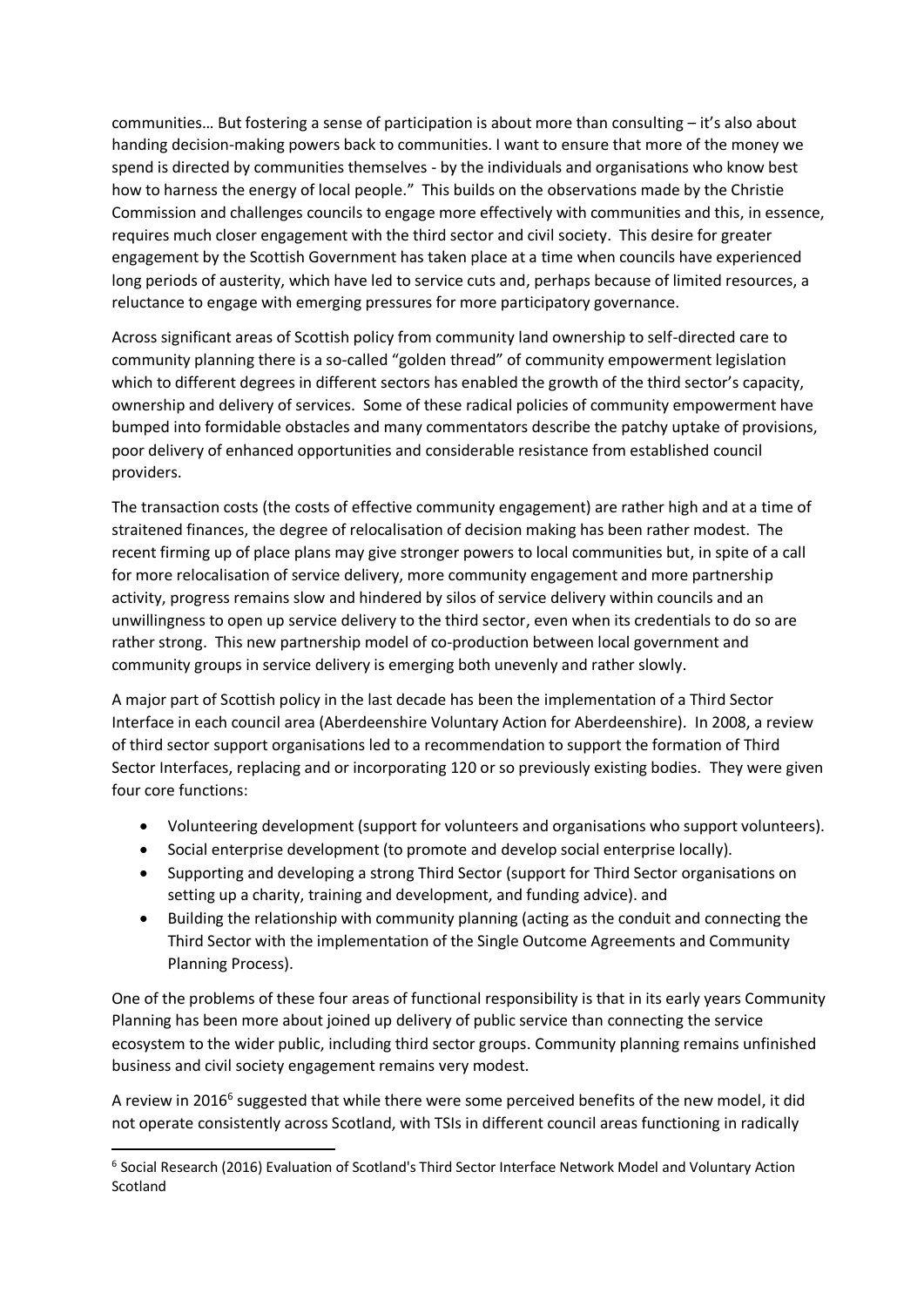different ways. The government response to the review that was often distinctly critical of TSIs (inter alia, in relation to perceptions of their value, levels of awareness by third sector actors, efficiency in responding to requests for support) suggested that: "we want TSIs to be recognised in their local communities and nationally as key agents of change who can play a vital role in the process of democratic renewal, strengthening local decision making and governance, supporting communities to act on their priorities and supporting and generating new ideas for positive change to flourish." However, there is very limited evidence that those concerned with place based development connect on a regular basis with their TSI.

The Community Empowerment Act of 2015 represents a key platform for enhancing the opportunities of the third sector to engage alone or in partnership with councils in the delivery of goods and services to promote wellbeing and to acquire assets. *Inter alia*, it extends community planning, extends the community right to buy, enables asset transfers in urban and rural areas, extends the right of third sector groups to consult regarding service delivery opportunities and imposes obligations on councils to support the development of allotments and local food systems.

With regard to the TSI's duty to promote third sector body formation, from the 1990s it was recognised that there was a need to update the legal form of charities and although some old charities remain, the majority of third sector organisations are now Scottish Charitable Incorporated Organisations (SCIOs), which have legal status but do not need registering in companies house. They are regulated by the Office of the Scottish Charity Regulator. The detailed guidelines were laid down in the Charities and Trustee Investment (Scotland) Act 2005.

The Scottish Government wants the third sector to perform multiple functions from democratic renewal to environmental management to more finely nuanced place-based policy to a consultative role on council service delivery. It is also asking the third sector to become more entrepreneurial both in its ability to generate a greater share of income through public sector contracts and other forms of revenue generation. At times, there have been opportunities for financial entrepreneurship such as when Feed In Tariffs offered considerable opportunities to community energy groups, but such windows of opportunity can (and do) rapidly disappear with policy changes. Other Scottish policies that look invitingly communitarian, such as the Community Asset Transfer policies can also be interpreted as the offloading of financial liabilities rather than the genuine nurturing of communitybased local development. Nonetheless, community land ownership and increasingly urban community asset transfers are giving community groups capital assets and providing a platform for opportunities for third sector led developments.

## Summary:

The Scottish Government has a set of policies to support community empowerment which are as highly developed as any other region of Europe, although in Quebec the scale of the third sector is almost certainly larger and the policy environment at least equally supportive. It is a moot point as to whether the more communitarian approach in Scottish Government Policy and the considerable financial support to third sector groups reflects a stronger historic legacy of third sector action or a pragmatic distancing of the Scottish Governments since devolution from UK policy with its stronger neoliberal leanings, or indeed a bit of both. The communitarian engagement of the third sector is much more strongly evidenced in national level policy rather than at a municipal level, where siloed council departments and stultifying bureaucracies have sometimes struggled to deliver the new public policies and have often found it hard to effectively engage with third sector bodies in partnerships to deliver pubic and other goods and services. Both in response to the Scotland level policy imperatives and as place-based polices assume a greater significance, so the role of the third sector might be